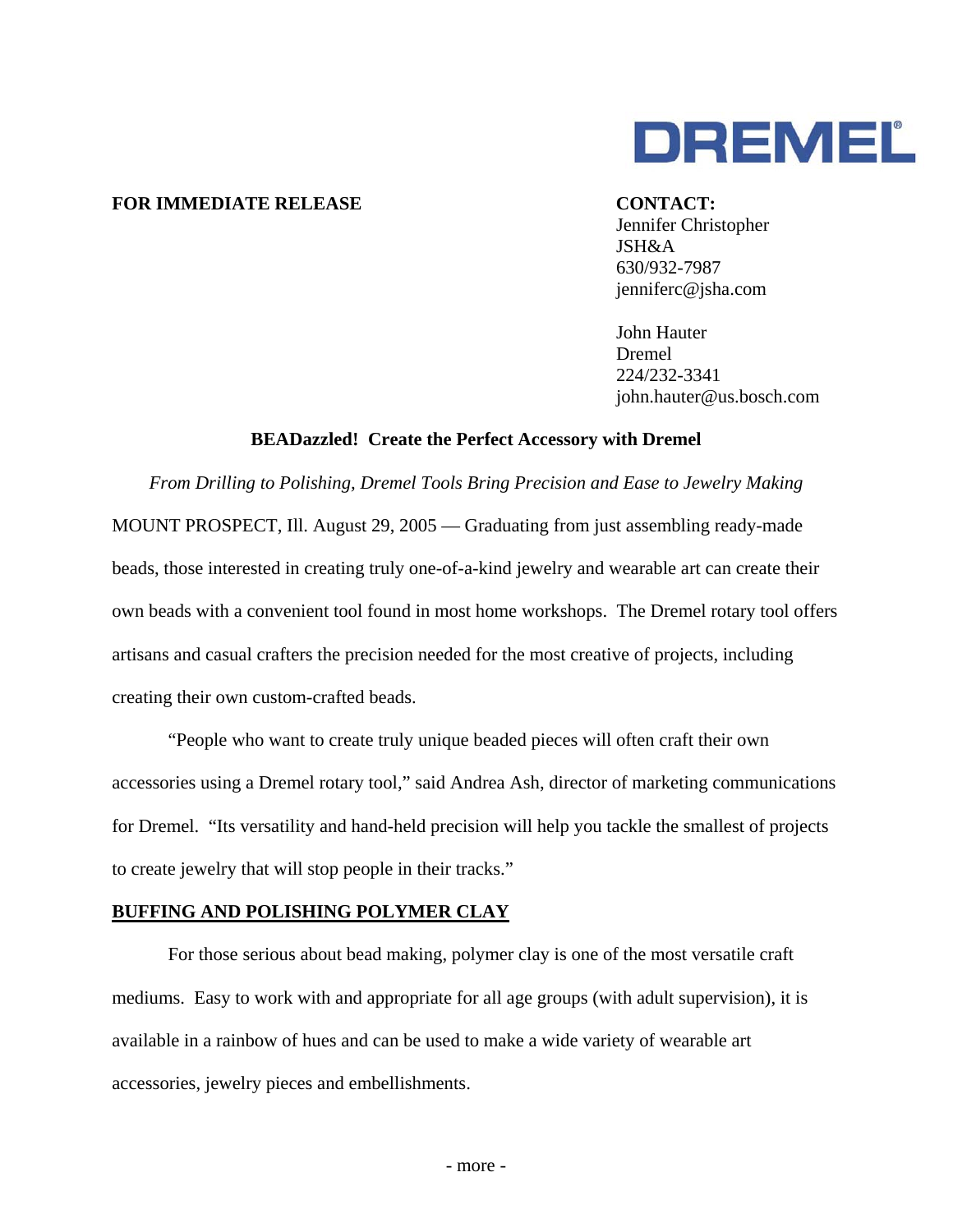# BEADazzled! Page 2

To create a bead, mold the polymer clay compound into the approximate size and shape desired. Try layering many colors of rolled-thin clay and cutting on angles, or cutting shapes into the clay. Bake as directed. After baking the clay, use the Dremel #520 Polishing Wheel to buff the piece and create a shiny, glossy finished piece. While buffing, use a gentle circular motion and avoid pressing the clay into the buffer, which will create gouges. The Dremel #511 Finishing Abrasive Buff will even out any rough edges on the clay bead without ruining its overall design.

When using a variable speed tool, use lower speeds to prevent the clay from melting. If you find the clay is getting tacky, use a #412 felt polishing tip, along with a variable-speed Dremel like the Multi-Pro, combined with the Foot Speed Control attachment #221 which can go as slowly as the lightest touch of your foot.

Once the clay bead is polished, it is ready for a hole to be drilled. Using the Dremel 400 XPR (retail price \$79-\$149) or the new 10.8V Dremel Lithium-Ion Cordless Combo Kit (retail price \$69 - \$79) with a #661 drill bit drill gently, but firmly create a hole. A hole can be made directly through the center of the clay to allow for easy threading, or it can be transformed into a dangle charm by drilling one or two small holes at the top. The Dremel XPR is also the perfect tool for drilling holes in stone beads and pearls. When the bead holes do not meet perfectly in the center, use the XPR to enlarge the hole, making it easier to get a bead head pin or high gauge craft wire through the hole.

With a little imagination, experimentation and the right Dremel tool, the beading possibilities are endless.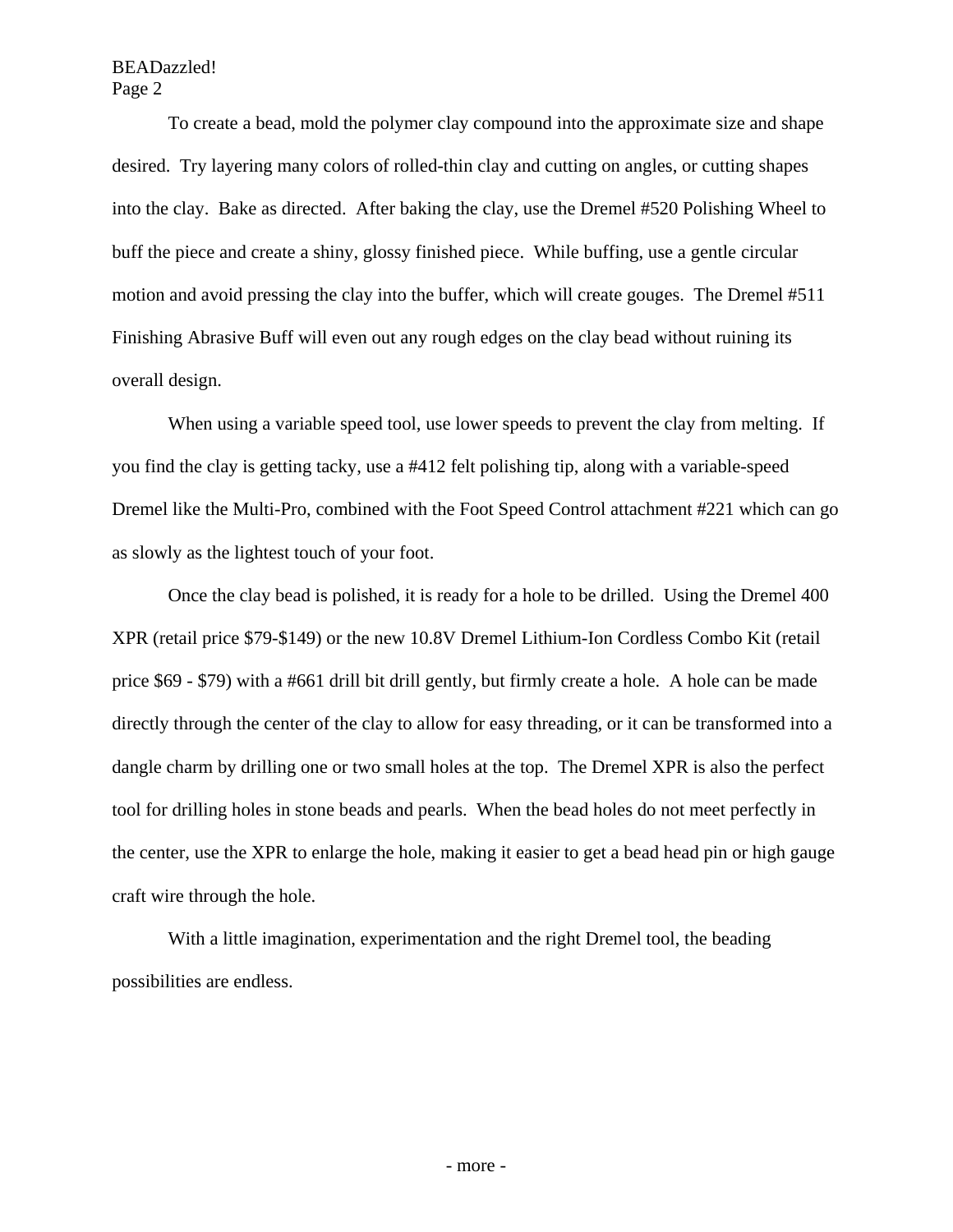# BEADazzled! Page 3

## **ABOUT DREMEL**

Since inventing the high-speed rotary tool more than 70 years ago, Dremel has become the trusted name in high-speed rotary tool technology, providing creative solutions for hands-on professionals, homeowners, craftspeople and artists alike. Dremel's leadership in design and manufacturing has made it the top selling rotary tool in the world, a reflection of the company's commitment to innovation and quality.

Today, as a wholly owned subsidiary of the Robert Bosch Tool Corporation in Mount Prospect, Ill., Dremel continues to build upon this legacy with a full line of high-performance rotary tools, benchtop products, specialty tools, accessories and attachments, delivering the perfect solution for almost any job. Regardless of what the task may be, users quickly realize they can depend on Dremel to provide the satisfaction of a job well done and done well.

For information on Dremel products, project ideas and problem-solving tips, visit us at www.dremel.com or call Dremel at 1-800-437-3635.

# # #